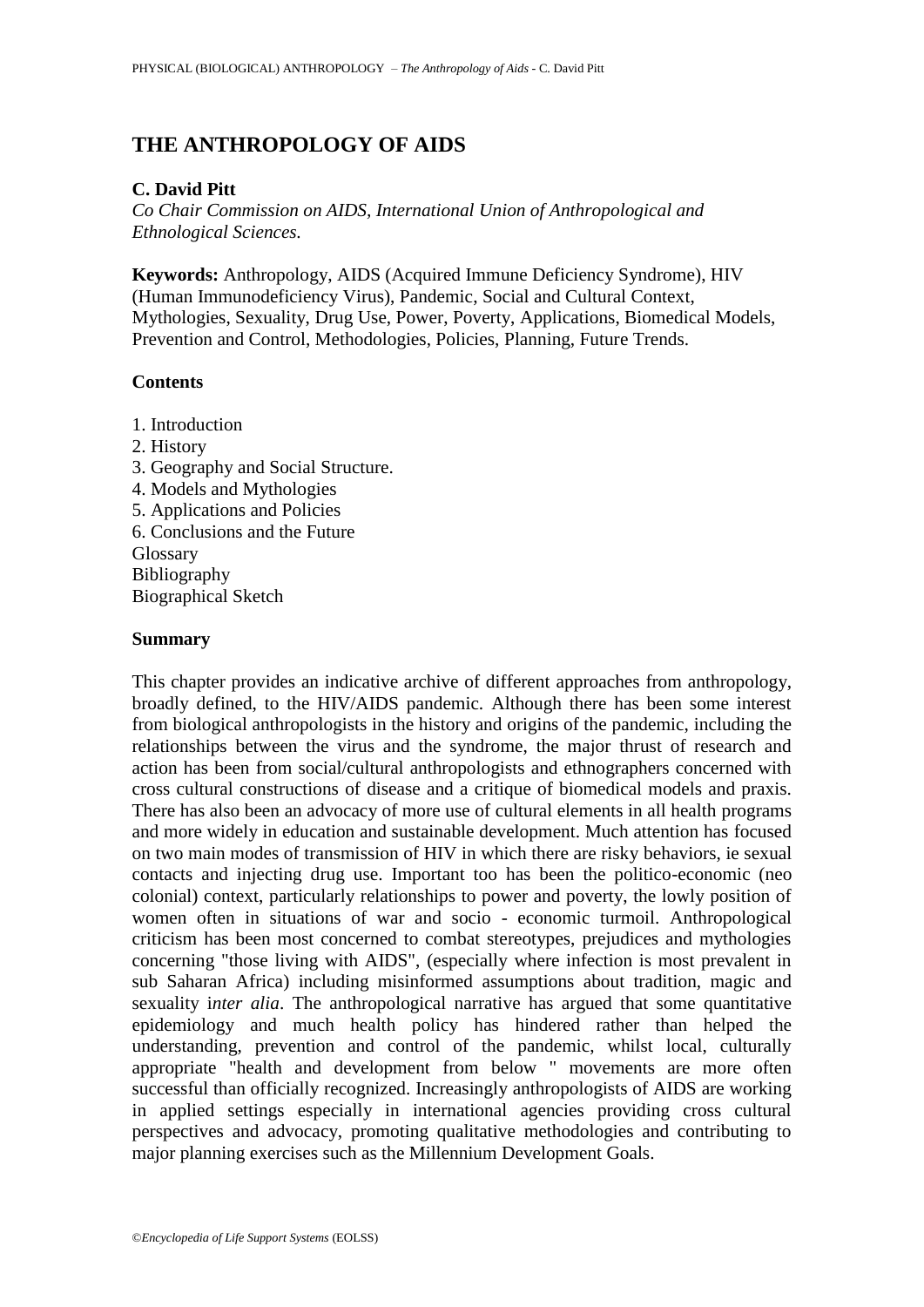### **1. Introduction**

The purpose of this chapter is to present an indicative archive illustrating past and present research and action in the anthropology/ethnography of HIV/AIDS (and from allied social sciences) as well as future perspectives. HIV/AIDS has been called the first global epidemic, a series of epidemics, or pandemic, where definitions and policies have been the product of international organizations as well as the biomedical professions. Anthropology is broadly defined to cover all those disciplines, however labeled, which derive much of their data from close ethnographic observation of structure, culture and mentalities at the grass roots (or from intensive historical ethnological study), often in small scale societies, using models which reflect local mentalities and customs focusing not only on the big political/economic/ecological events but also on what Chauvier calls the " la vie ordinaire". A main contribution from the anthropology of HIV/AIDS especially, has been to present alternative cross cultural perspectives especially from developing countries, notably in sub Saharan Africa where there is most infection. Strongly applied, anthropology has striven to make health and sustainable development programs more effective, "from below" where communities and the oppressed within them, notably women, should be empowered to become more self reliant.

The focus of anthropology has been then on "other " cultures, communities and behaviors, often characterized (mainly by outsiders) as exotic (ie non Western), erotic (e.g. derived from alternative sexual identities and practices) or deviant(e.g. based on drug/substance abuse).Culture includes " ways of life, representations of health and disease, perceptions of life and death, sexual norms and practices, power and gender relations, family structures, languages and means of communications -- art and creativity" (UNESCO 1982).In the plural, cultures are distinct social entities which constitute an alternative cartography to a world based on  $\sim$  200, mostly multicultural, nation states which may however attempt to impose a single national culture, or in the health field, apply international norms derived from the dominant biomedical sciences strongly influenced by especially American pharmaceutical industries.

UNESCO counts more than 6000 cultures based on languages, many disappearing, whilst others have doubled this figure and have added a very wide range of what are often called sub (neo) cultures which rapidly form not least in the context of the HIV/AIDS pandemic so prevalent in migrant communities, as well as more amorphous, and often evanescent, (including virtual) networks, a process somewhat like the spread of the disease. Other social factors e.g. religion or presumed ethnicity may make cultures distinct structurally, whilst oppositions are common (counter cultures), producing much conflict. Where there is less multiculturalism there are still marked behavioral differences in relation to the pandemic based on space (regions, localities e.g. China), time (e.g. generations) or structure (e.g. class in America and Europe) or gender. Outsiders who seek to prevent and control the pandemic are also a subculture(academic, scientific, health policy etc), whilst anthropology, which Eric Wolf called the most humanistic of sciences and the most scientific of humanities, tends to straddle the structure as well as championing bottom up processes from the "other " cultures. An essential task is to improve cross cultural communication, horizontally as well vertically top down and bottom up.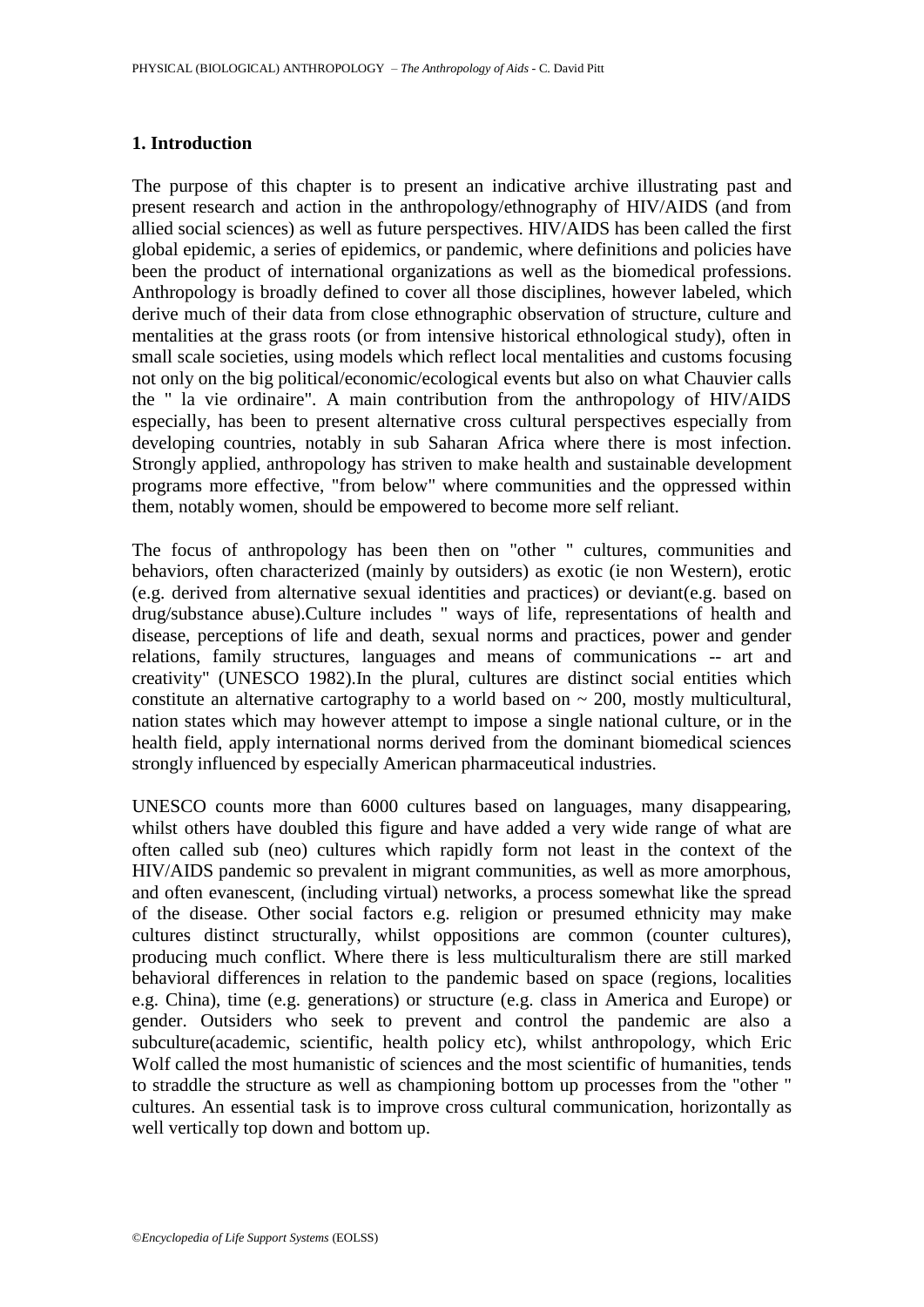The popular stance has meant that anthropology has often been critical of perceived top down tendencies whether in the biomedical professions, government policies or capitalist business practices often seeing postcolonial globalization continuing to be unjust and inequitable if not abusive. The late Jonathan Mann (who brought several anthropologists into the WHO programs on HIV/ AIDS) talked of a third, and even more serious epidemic in addition to the virus and the syndrome, that of fear where and when human rights were ignored or flouted, where populations panicked and phobias were ubiquitous, and stigma was an important obstacle to treatment.

The anthropology of HIV/AIDS had its roots in several strands from Enlightenment humanistic and humanitarian ethics in which, in the traditions of Virchow and Durkheim, the disease was seen as social or more precisely of society, ideas that were continued in the "practical anthropology" of Malinowski in colonial settings and by his student, the doyen of contemporary applied anthropologists Fei, working in, and from China. Levi Strauss has argued that this humanism passed through aristocratic and bourgeois directed stages to populist, universalistic ethics (such as the international Health etc for All programs), changing to present efforts to find a reconciliation between humans and a nature which constantly and ultimately controls. The anthropological models of HIV/ AIDS were less derived from Pasteurian germ or immunology theory, which relied often on a sometimes statistically suspect quantitative epidemiology (and some confusion of cause and effect) and which had largely failed to explain or contain the pandemic, or provide a cure or vaccine. Rather there emerged in anthropology alternative qualitative models such as those derived from the structuralist "mythologies" of Levi Strauss, and the power theses of Foucault (himself a victim of AIDS) who argued that sickness is a degraded and oppressed status in itself, and bolstered other discriminations e.g. as demonstrated by one of his students Rubin in relation to gender and sexual subcultures. These models also established the worth and equality of the "other", cultures and subcultures so often summarily dismissed by too often ethnocentric, nationalistic, western institutions dominated by so called "tribalist" " Africanist " "orientalist" "machismo" etc ideas, which were not a solid or sympathetic base for effective health programs.

In an age of globalization anthropology also added new dimensions to the somewhat static, colonial cartography of a multicultural, tribal, world by looking at more fluid phenomena. These included both newly emergent, if transient, sub cultures but also egocentric networks which often lie under the radar, often tabooed e.g. for their assumed "deviant" sexualities, or simply "invisible" whether in the heart of a Conradian rural darkness, or outside the door in the ubiquitous urban slums, or in the concentration of camps housing so many refugees displaced by continuous war, violence and the degradation of nature and society. Anthropologists were less quick however to study the implications of the telecommunications revolution, and the virtual world of the internet, where even if the great majority of the world's population is now on line, and young people are major users, there remains "digital divides".

Although HIV/AIDS is largely a poor third world problem (even if first noticed in America) there are growing disparities too in the rich world, and the former socialist societies " in transition ", sometimes called an excluded fourth world (the term is also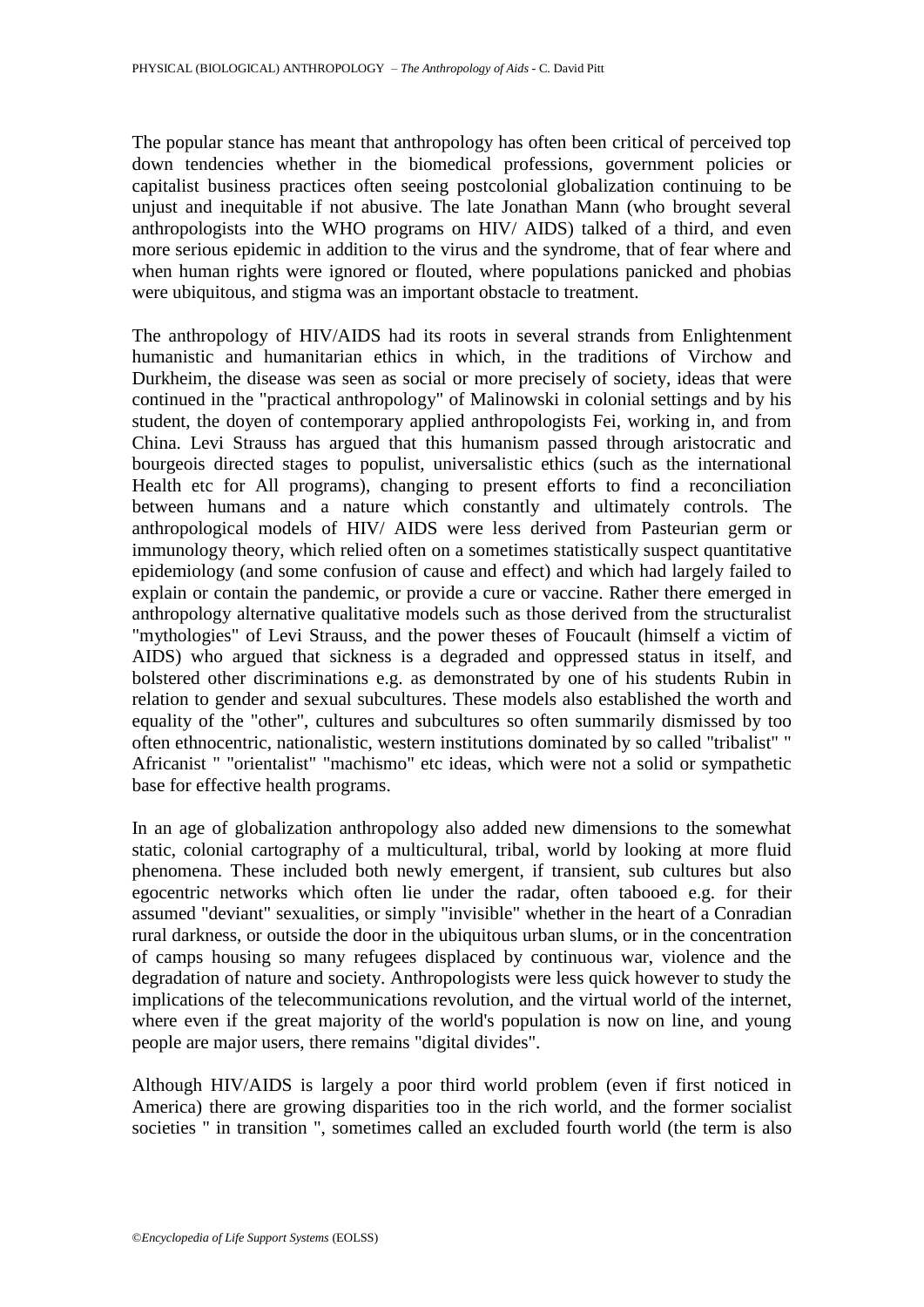applied to indigenous peoples), ravaged by crime, prostitution and drugs, emanating from outside which helped potentially spread the disease to all classes.

To help in all situations anthropology has made the case arguing for not only the imperative of top/ trickledown "aid for AIDS", for more health and welfare, but also to recognize the many traditional and/or grass roots organizations, often unrecognized success stories which should be built on. A model described by Staugaard and his colleagues is Ipelegeng (do it yourself) in Botswana (the country which even if relatively wealthy has the highest rate of HIV in the world) where ideas and actions "bubble up", adapt coexist, cooperate, collaborate and cope, building on local initiatives, traditions (albeit sometimes syncretic), the strength of women, widespread will power and the potential of a mix of placebo and phytotherapy etc.

Methodologically the anthropology of AIDS has continued to use classic intimate, empirical, participant observation, rejecting the "quick and dirty" questionnaires of much quantitative epidemiology, even if such field work became ever more difficult and dangerous. Added to this, heavily influenced by Triste Tropiques (Levi Strauss) were literary (Proustian), rather than literal interpretations, even irrationalistic (Elster). Adieu au voyage then to use Debaene's phrase. More and more insiders and local people became analysts instead of simply being interpreters or informants, and an important AIDS fiction and poetry has emerged particularly from the American gay community rather than from Africans or Afro Americans who apparently did not want to be associated with what some saw as a gay white disease. Many social scientists as well as health professionals and notably journalists used ethnographic techniques whether or not labeled as anthropology, which remained, largely because of its colonial connotations, a politically incorrect word in some places. Indeed the corpus of knowledge was catholic in scope drawing not only, on portmanteau anthropology itself (social, cultural, physical/biological etc) but also the tripartite Kagan cultures (natural /social sciences and humanities) and significantly popular proverbs and wisdom, whether or not of crowds, notably and increasingly in the wikiworld and google globalism on the Internet. In explanation and application the focus expanded from the synchronic world of a year or so in the field to historical dimensions (and a futurology useful for planning), drawing e.g. on the inspiration of Evans Pritchard. Often employed in health and development agencies, anthropologists also turned their nano techniques on those who dispensed aid and advice. Galtung talked of United Nations "tribes" dominated by rituals as much as rationality, even Turner said witchcraft, part then of the problem rather than the solution.

The concern was not only with observation of behavior but the mental constructions that preceded and followed from it. Thus much attention was paid to language following Wittgenstein, to words as much as things to use Gellner's phrase, (e.g. Higgins), discourse, dialogue, metaphors (of decay e.g. Sontag) or even apocalypse (Palmer). These notions in the mind (noosphere) influenced both those living with AIDS (as patients were called in the official language) and those who cared for them adding to the climate of fear that Mann had talked about even though metaphor (and dialogue) in the anthropological literature (e.g. Beck) were seen to act also as mediating mechanisms in the healing process along with proverbial traditional wisdom and beliefs in the magic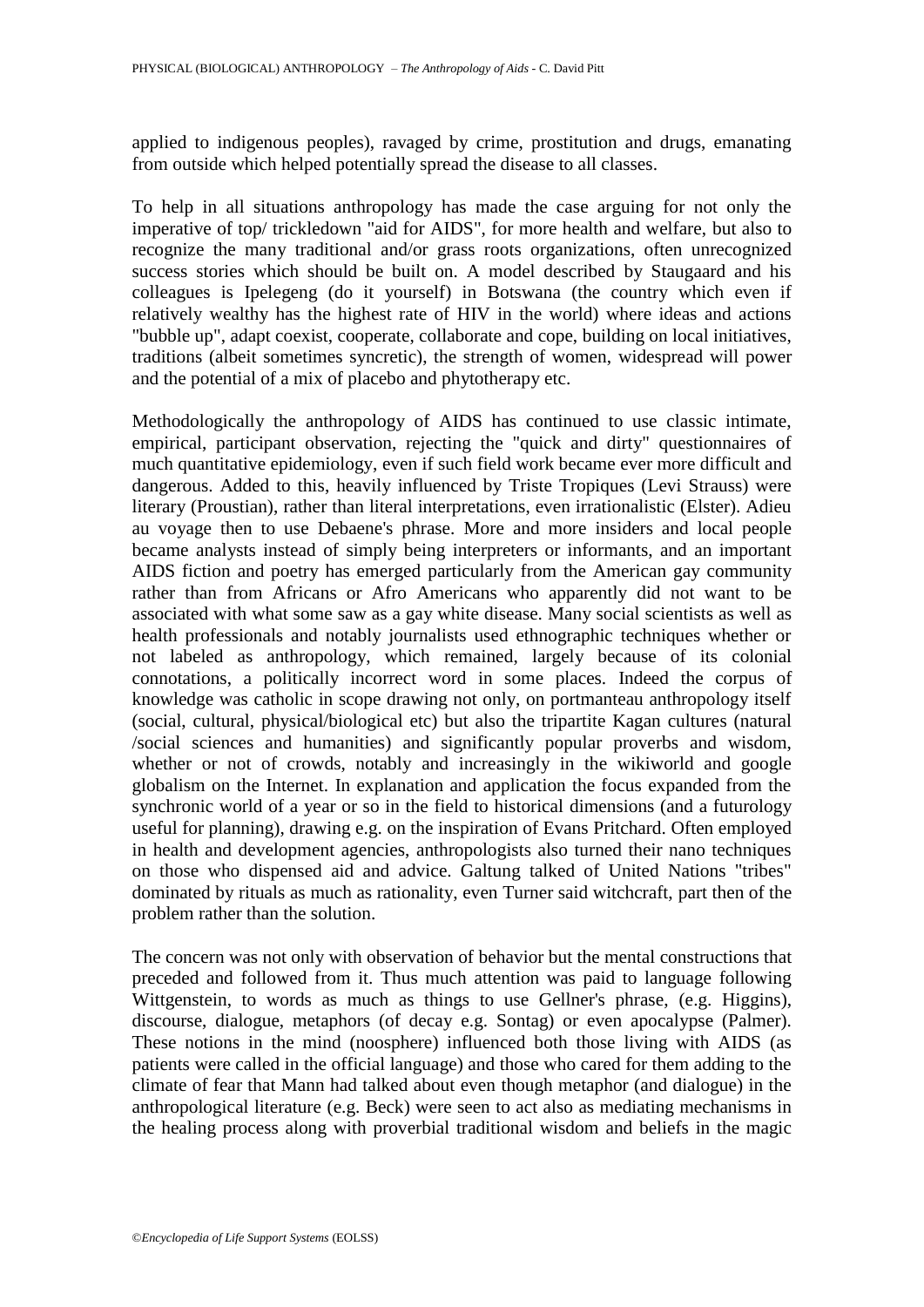and supernatural e.g. in the book" Man Cures, God Heals" by Appaiah Kubi, who advised WHO on the Akan of Ghana.

#### **2. History**

Anthropologists were amongst the first to comment on the arrival of AIDS when it was classified in 1981 and when the presumed causal agent HIV was identified in 1983. The first victims in the USA cut down by a devastating collapse of the body's immune system accompanied by rare and bizarre opportunistic co-infections like Karposi's sarcoma were homosexuals/drug takers in the gay community part of an innovative postmodern so called "queer" movement which challenged all orthodoxies and which had succeeded the narrower hedonistic largely heterosexual libertarian philosophies of the sixties and seventies. The heterosexual HIV/AIDS phase particularly in sub Saharan Africa, (in 2007 21 out of 33 million world wide,  $\sim 25$  million dying from the outset of the pandemic) also quickly attracted the attention of the anthropologists who had from colonial times worked extensively in the field there. Some ethnological research pushed back the dates when HIV/ AIDS arrived, in one case to the Middle Ages when a survey of portraits supposedly revealed the black spots of Karposi's Sarcoma in a time when an even more devastating plague, the Black Death, carried off far more than HIV/AIDS. Although medieval immune responses were undoubtedly low because of bad weather (the Little Ice Age), poor harvests, constant (e.g. the 100 year) wars, cruel crusades, economic depression (land prices did not rise between the  $11<sup>th</sup>$  and  $17<sup>th</sup>$  centuries) in times of personal sadness(the Middle Ages were called the vale of tears), the arrival of the HIV/ AIDS epidemic was somewhat different. The present is a period of global warming, economic boom and bubble if occasional bust, relative peace or cold war (even if more have been killed since World War 2 than in it), enough food even if some become obese whilst others starve, more aspiration and legislation for human rights even if there is widespread abuse. HIV is a slow (lenti) virus possibly present for millions of year, with a wasting syndrome, controllable by ARVs even if many cannot obtain access to them, where the human is the vector through limited contact of body fluids, different then from the sudden Black Death due to the bubonic bacillus transmitted by rats and fleas though droplet infection was important in the pneumonic phase. It is not known if this pneumonia was the opportunistic Pneumocystis carinii typical of HIV/AIDS which was discovered as early as 1909 amongst malnourished children

Mann estimated that there may have been as many as 100,000 cases of HIV/ AIDS before 1980. HIV may have originated amongst primates in Africa in the late  $19<sup>th</sup>$ century as SIV (Simian Immnuodeficieny Virus), probably amongst chimpanzees in the rain forests of SE Cameroon and in the Democratic Republic of Congo who although carriers had evolved a resistance. In the "hunter" theory the virus jumped to the human population when bush meat was cruelly and unhygienically butchered sometimes involving rare and endangered species. Very little is known however on how the disease was transmitted before 1980, though wasting anorexias (slims) and PUOs (Pyrexias of unknown origin) had been widely and long noticed in Africa. The earliest possible cases identified by symptoms date from the 1950s including several sailors(though not all had visited Africa) and the tissue analysis at Tulane University School of Medicine in 1987 of Robert R., an Afro American who died in 1969. Some blamed the arrival of HIV in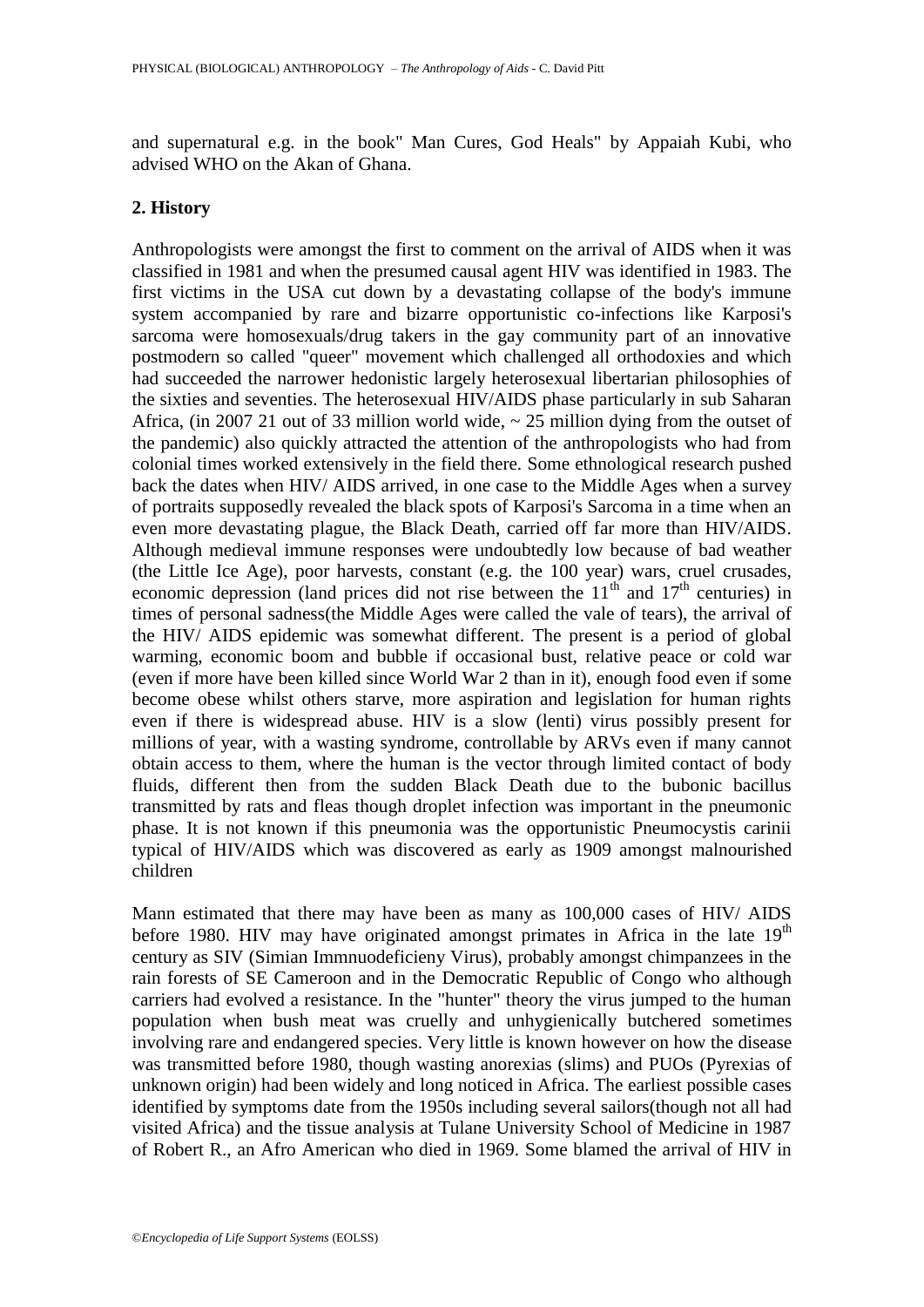the Americas on a Haitian migrant who had worked in the Congo though Farmer argues convincingly that this accusation has more to do with prejudice than hard evidence. Similarly the idea that a promiscuous Canadian Flight attendant, Patient O, brought in the virus owes more to the journalist Randy Shilts' account (and the Hollywood film) " And the Band Played On " not least since the disease was well established before Patient O, whist his sexual prowess was probably more bragadaccio than bordelo. At first the condition was called GRID (Gay Related Immune Deficiency) but this was quickly changed (1982 ) when it was realized that up to half of cases were not gay but hemophiliacs, intravenous drug users or heterosexuals. The widespread image of promiscuity e.g. in Africa as we shall see is arguably mainly myth, based on misconception and prejudice if not manufactured in the media.

There are many popular theories on the origins of the virus which the biomedical profession usually discounts. Many local people in Africa believe in insect vectors, especially as there is much propaganda to avoid being bitten by e.g. mosquitoes in malaria control. Others who are deeply suspicious of the West and the Americans in particular, regard AIDS as a designer disease concocted by the CIA as part of a eugenics program or germ warfare, escaped or liberated from a laboratory. There is widespread feeling too in Africa that vaccinations and injections are, whether or not intended, harmful and there is indeed much data on the adverse consequences of dirty needles and syringes. Hooper has blamed misguided polio vaccinations for the epidemic itself whilst Weinstein argues that stopping smallpox vaccination was a cause of HIV infection. Whether or not these explanations of origins are true the fact they are widely disseminated, not least now on the web, and widely believed, is very important. Conspiracy theories indicate a wide social distance between health authorities and communities which certainly impedes communication, effective prevention and control. Many locally blame poverty and continuing colonial tendencies for sickness generally. Not all alternative theories have remained only at the popular level. When Mbeki succeeded Mandela as President in South Africa much credence was given to explaining AIDS by poor socio economic conditions rather than the HIV virus drawing on the works for example of Duesberg who denied links between the virus and the syndrome, which he thought was largely iatrogenic or the result of recreational drug taking, whilst others claimed infection rates did not necessarily translate into infectivity.

Up to 2005 there had been a steady progression in the numbers of those living with AIDS from  $\sim$  10 million in 1990 to  $+$  40 million. Since then a decline of  $\sim$  20% has been signaled, with more than this in some countries most recently Zimbabwe. Optimistic health agencies, especially UNAIDS, saw this as a result of wise and successful policies and programs despite funding cuts and especially by the use of ARVs championed by the pharmaceutical multinationals who made huge profits from their sale. But others, especially critical anthropologists, were suspicious that the reported success story was needed to secure ever more difficult funding sources, and less sure for example about the explanations e.g. ABC, involving more stable sexual relationships, more use of condoms, as well as cheaper generic ARVs. which were the bulwark of the campaigns e.g. in Uganda where there has been a rise in incidence amongst married couples since 2006.Many poor countries and communities could not afford the somewhat toxic, and complicated ARVs long term, despite the token largesse of free distribution in some cases. There were too examples of increases in infection (e.g. Cuba) as well as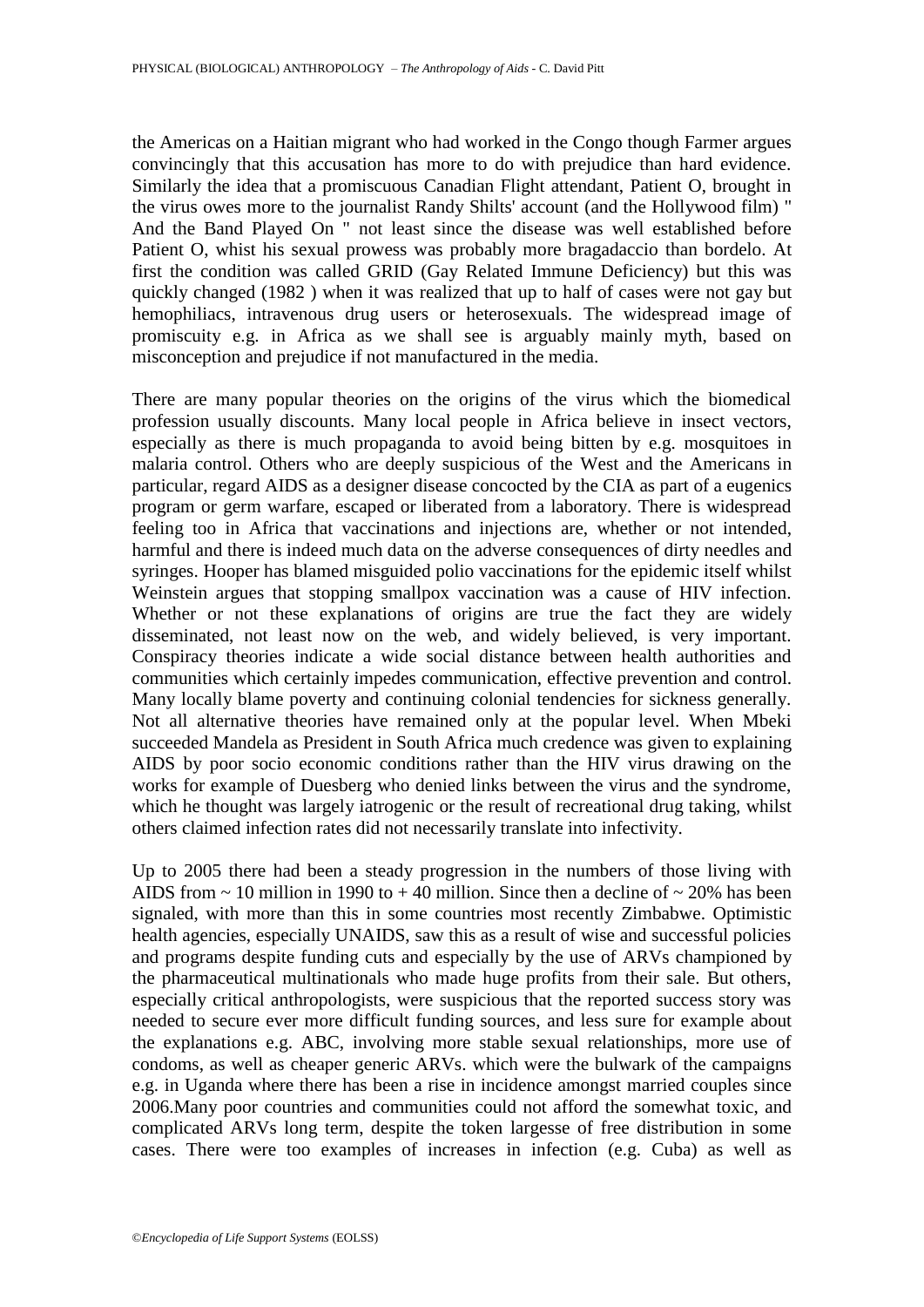epidemics of other sexually transmitted diseases in developed countries which were a portal for potential HIV infection. Finally there were doubts that the statistics were good enough to make judgments and indeed the range of estimates officially admitted was more than the decrease in many cases.

#### **3. Geography and Social Structure**

Much research in the anthropology of AIDS has been concerned with explaining the evolution of the pandemic in its geographical variation and socio-structural associations. Of central concern is the spatial distribution of the virus. According to UNAIDS about 2/3 of those living with AIDS are in Subsaharan Africa with concentrations in Southern Africa. In 2005 (2010 in brackets when available) the leading countries in terms of (adult) prevalence rates (with a similar pattern for AIDS death figures) were in descending order (rounded figures)-- Swaziland 33% (26%), Botswana (24%),Zimbabwe 20% (15%), Lesotho (23%), Namibia 19%(15%), South Africa (18%) and Zambia 17%(15%). In terms of numbers India  $(-5.7 \text{ million})$  leads the field followed by South Africa (~5 million) and Nigeria (~3 million). Anomalies in terms of regional averages, though of much less prevalence (around 2%) are found elsewhere (e.g. Haiti, Guyana, Belize, Suriname, Thailand, Ukraine with conversely low rates in eg Gambia, Cuba, Mauritania). Some popular explanations (in the media) for high rates are coarse grained emphasizing poverty or environmental conditions (e.g. Chernobyl for the Ukraine) and for the lower rates Islam or socialism (Cuba) because of respectively constraints on relations between the sexes and better health services.

The first criticism from anthropology has been to query both the size and accuracy of figures. Probably they are far too low, perhaps by Himalayan proportions as the environmental anthropologist Michael Thompson put it when talking of deforestation (x 40) in that region. In the health field recent studies in India of malaria deaths reported by Dhingra et al in the Lancet (www.thelancet.com - on line 21/10/10) claimed that WHO figures were underestimated by 13 times. If the malaria analogy is used the numbers living with the disease would exceed half a billion. In many countries people are reluctant to take tests because of denial, stigma, fear and the very real chances they may lose their jobs, and even if tested do not seek treatment.. The serological status of only about 1% of the population in Africa is known. Death certificates too, if available are often vague. The situation is further complicated in the case of AIDS by changing definitions, or intricate scoring systems for often rare symptoms as in the Bagui (so called after a meeting in the Central African Republic) classification. Countries may manipulate official figures down so as to protect their image and especially their tourist industry, which may be the largest source of income though occasionally figures are exaggerated to secure funds. Exaggeration is more common amongst the hordes seeking research grants who anticipate success only when they are dealing with big problems and of course the sensationalist media, leading Chin to conclude that numbers are considerably overestimated, though not the lethality of the pandemic. The nomenclature reflects the different assessments. The term epidemic is used for lesser expectations moving through global epidemic to pandemic and beyond to end of the world imagery. By the same token the recent decline in numbers may be more apparent than real, part of international agencies trying desperately to show progress particularly in meeting the millennium development goals where combating the epidemic is a priority.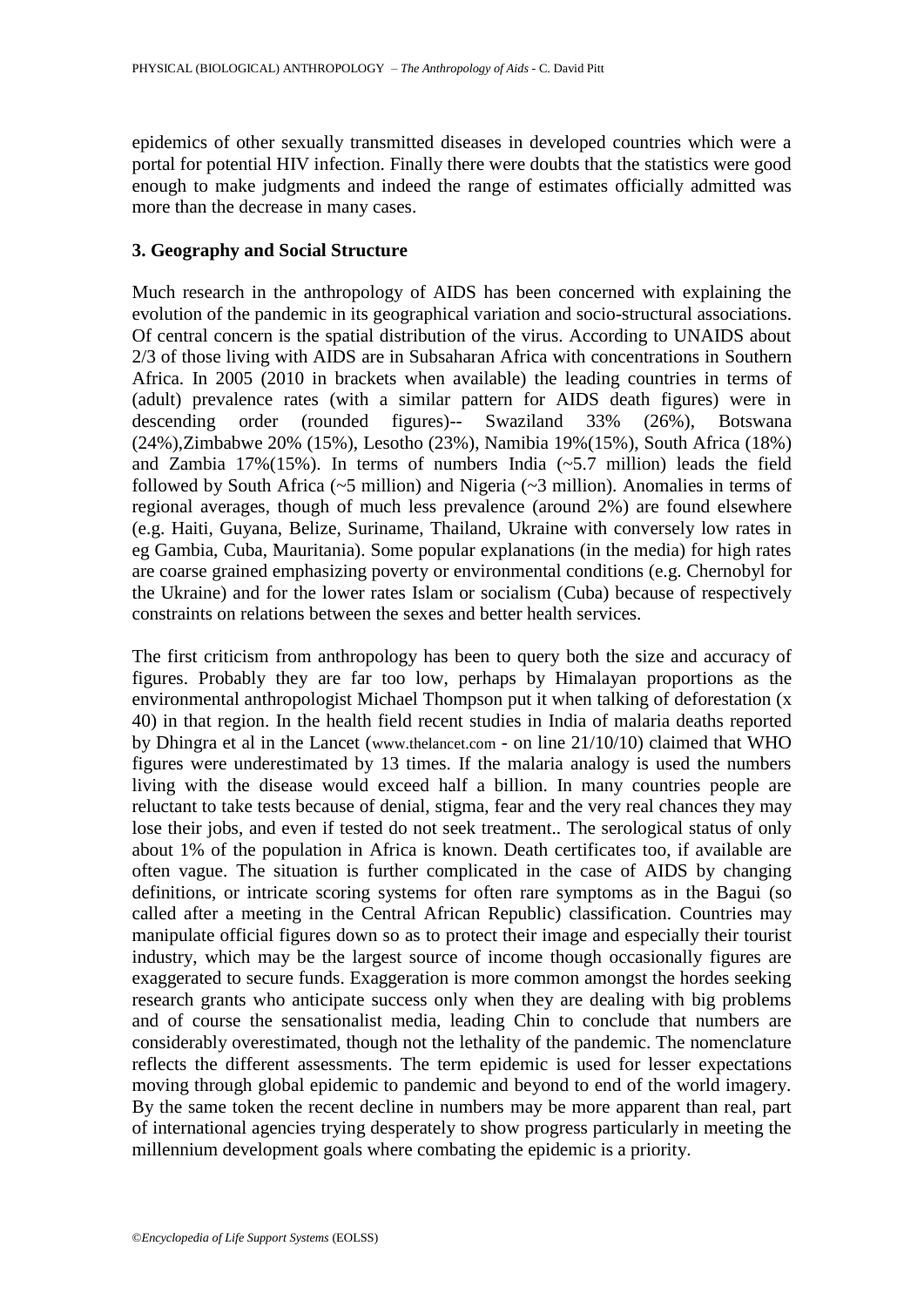A fundamental difficulty is that country figures are collected and presented in national frames, from which international comparisons are extrapolated. There are about 200 officially recognized nations but anthropologists record many more cultures which are the context in which the pandemic evolves and which show a very considerable variation in probable prevalence rates within and across countries. Globalization, migration and above all the telecommunications revolution have created new subcultures with distinct behavioral characteristics of relevance to the pandemic. Many of these are networks, often transient and fluid, rather than discrete communities, in which individuals may have several coexisting identities and belief systems with for example notably different attitudes to risk.

Some cultural characteristics may be critical in understanding the pandemic. For example anthropologists have noticed a markedly lower prevalence rate amongst some cultures which practice male circumcision explained by a hygienic benefit, though the procedure itself outside clean medical facilities may be a risk in itself. But the coincidences are not always exact. For example Uganda and South Africa have similar rates of male circumcision  $(20\%)$  but markedly different infection rates. The effects of female circumcision customs are not clear. Pemunta shows amongst the Ejagham (Cameroon) how there is much marriage between those who do, and do not, circumcise girls. Most argue that female circumcision is a dangerous practice and a gross abuse of women's rights though some traditionalists locally think that low rates of HIV amongst some of these peoples is explained by keeping women apart e.g. by female circumcision practice, or the *burka* and other forms of *purdah*.

Lower prevalence rates may also be associated with those cultures which have strong traditional health systems such as Chi (Chinese) or Ayurveda especially the phytotherapeutic elements Western medicine is said to use  $\sim$  70,000 plants familiar to traditional medicine. Staugaard has shown in the heart of the pandemic in Botswana (and Green more widely), that traditional health practitioners so often derided by western medicine as witch doctors, play valuable therapeutic roles not least as herbalists, as well encouraging the placebo effect.. Traditional healers, and midwives may anyway be the only contact point where there is no western doctor or nurse, or community health extension worker, and often can adapt their traditional modes to western interventions or coexist with them. Very often traditional medicine may be not so much a competing as a complementary philosophy explaining ultimately why a person becomes sick or will die in terms of a familiar symbols and rituals which does not preclude or exclude the practical proximate rationalism of germ theory. Many AIDS sufferers return to their villages anyway since there are few facilities for terminal care in the places to which they have migrated.

Anthropologists have also studied closely the socio structural as opposed to the broader cultural characteristics of the pandemic. An important early contribution was that of Udvardy (in Sterky and Krantz) who proposed 28 hypotheses of the link between social organization and HIV/ AIDS with case studies from the Haya (Tanzania), Digo (Kenya), Kpelle (Liberia), Kikuyu (Kenya) and from Burundi. Certain attitudes and behaviors in relation to marriage, gender, sexuality, inequality, etc were suggested to favor or impede the spread of infection. Udvardy noted that there was a coincidence in reports of the disease with descent systems notably the matrilineal societies in Bantu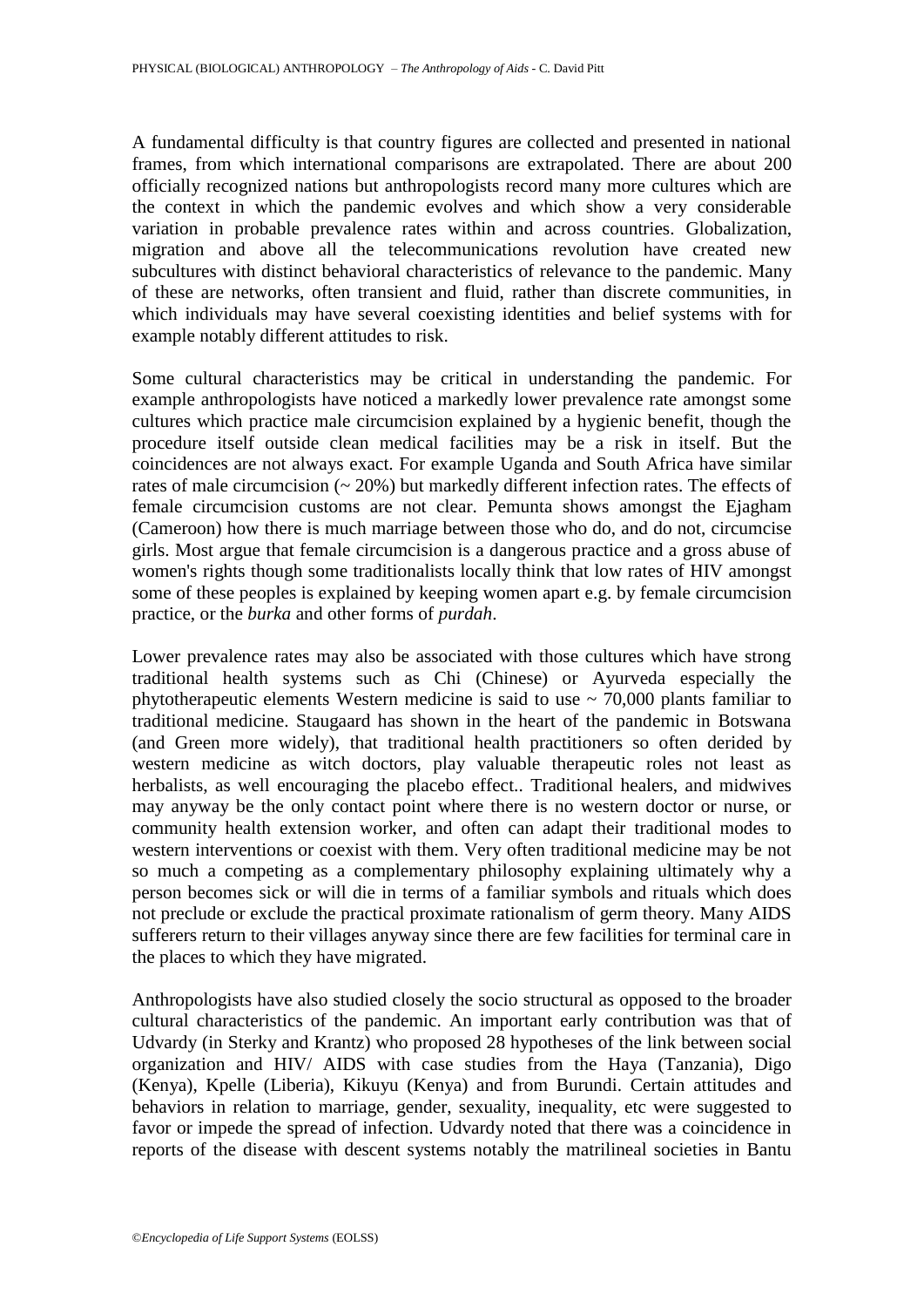cultures where the so called female principle was important, broadly located in a belt across central Africa in the Congo, Zaire, Angola, Zambia and Mozambique. In these societies there were lower bridewealth payments than in patrilineal societies which were more polygynous and had institutions such as the levirate. There was more chance of divorce in matrilineal situations since less bridewealth had to be returned to the husband's kin. Women had more independence including in the sexual sphere. However these theories did not take enough account of the massive nature of urban migration when traditional marriage systems and controls broke down, nor of prostitution, concubinage, homosexuality etc in towns Nor of course did the matrilineal model explain the great concentrations of infection in Southern Africa. In Lesotho according to the World Economic Forum women have more liberty than most other countries but Turkon (from the ARG) has argued that high incidence may be explained rather by the constant squabbling of NGOs and community groups.

- -

> TO ACCESS ALL THE **31 PAGES** OF THIS CHAPTER, Visi[t: http://www.eolss.net/Eolss-sampleAllChapter.aspx](https://www.eolss.net/ebooklib/sc_cart.aspx?File=E6-20A-31)

#### **Bibliography**

AARG (AIDS and Anthropology Research Group - affiliated to the American Anthropological Association the AARG produces an informative bulletin, and a regularly updated bibliography containing (2011) more than 5000 items which can be accessed at http://groups.creighton.edu/aarg or www.medanthro.net ]

Achebe, C. (1958) *Things Fall Apart.* London: Heinemann. [An iconic account of corruption and the decline of traditional society].

Aggleton, P.(2009) *Education, Vulnerability and HIV/AIDS.* London: Institute of Education [An important inaugural lecture in the University of London showing how education reduces both risk and lessens stigma and discrimination].

Aggleton, P. and Parker, R. eds (2006) *Culture, Society and Sexuality.* London: Routledge. [Shows how culture shapes behavior in relation to sexuality].

Amit, K. and Dyck, N. eds (2011) *Young Men in Uncertain Times.* Oxford: Bergbahn [Studies from China, Ethiopia, Kerala, Caucasus etc]

Anthropology and Medicine - (2004) v 11.1 [Special issue on the relevance of the work of Foucault and Bourdieu.].

Anthropology On Line - A valuable index of several thousand periodical references on anthropology and AIDS from nearly 800 journals at the Royal Anthropological Institute and British Museum Centre Access on line at http://aio.anthropology.org.uk

Appiah - Kubi, K. (1981) *Man Cures God Heals.* New York: Friendship [Studies from the Akan Ghana].

Apostolopoulos, Y. (2009) *Population Mobility and Infectious Disease.* New York: Springer. [The key role of population movement in the spread of infection]

Archer, M. (2012) *The Reflexive Imperative in Late Modernity*. Cambridge : Cambridge University Press.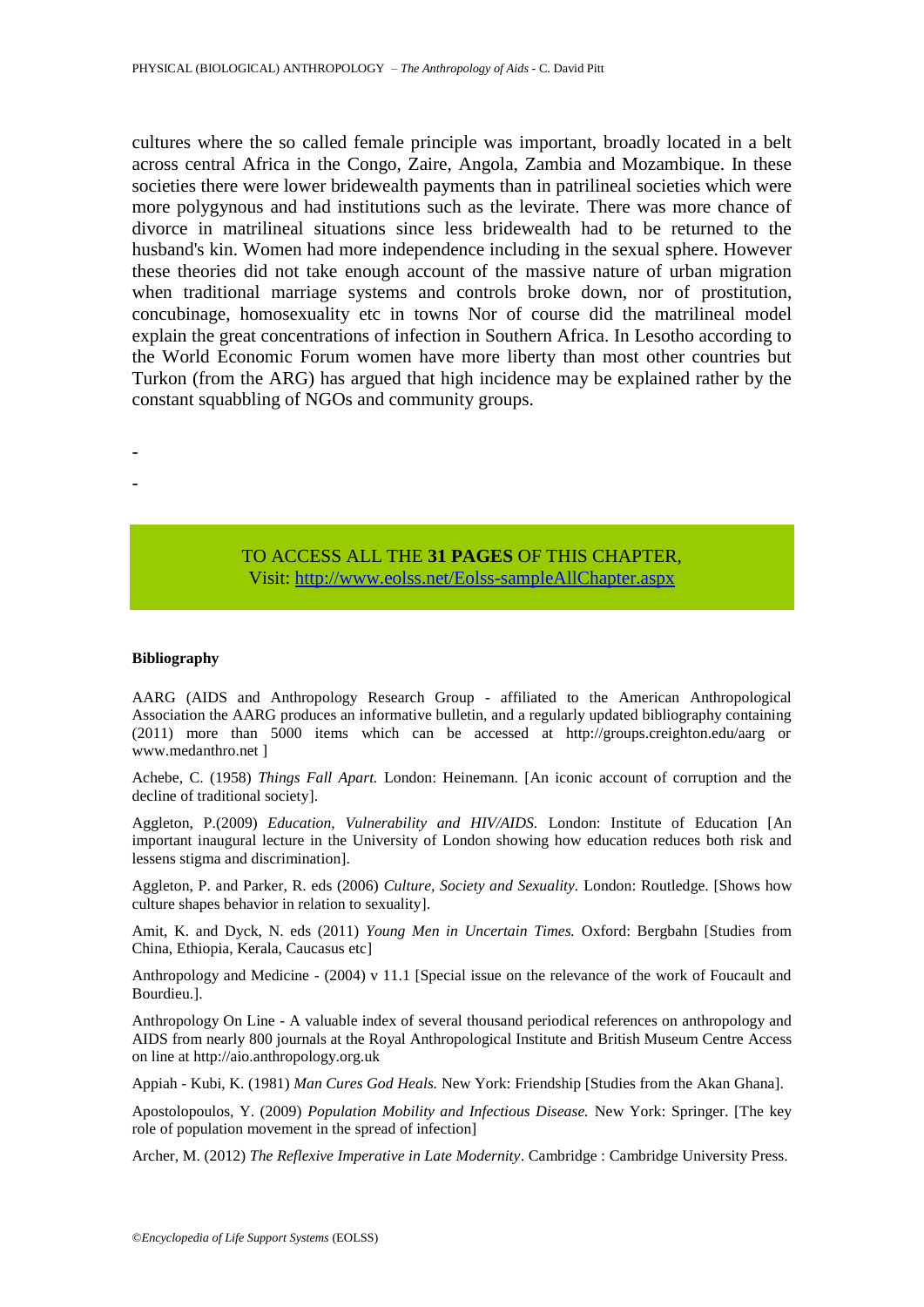Aries, P. and Bejin,A. eds (1985) *Western Sexuality.* Oxford: Blackwell. [Practices and precepts in history and the present].

Balin, J. (1999) *A Neighbourhood Divided.* Ithaca: Cornell University Press [An anthropological study of community resistance to an AIDS care facility]

Ball, A., Aggleton, P. and Mane, P.eds (2005) *Sex, Drugs and Young People.* London: Routledge. [A series of readings].

Banfield, E. (1958) *The Moral Basis of Backward Societies.* Chicago: Free Press

Barbour, R. and Huby, H. [1998) *Meddling with Mythology.* London: Routledge. [Case studies of the "folklore" of HIV/AIDS].

Barnett T (with comments from Fordham G.) (2004-5) HIV: A challenge for anthropology. *Anthropology Today 20.4,21.3*

Barnett**,** T**.** and Whiteside, A. (2006).*AIDS in the 21st Century.* London: Palgrave. [Excellent discussion in the context of globalization].

Baron Cohen, S. (2011) *Empathy.* London: Penguin.

Barz, G. (2006) *Singing for Life*. London: Routledge [African examples of the use of ethnomusicology in Africa in relation to the pandemic].

Beck, B (1978) The Metaphor. *Current Anthropology, 19 1 83-99* [Roles as mediators]

Beine, D. (2003) *Ensnared by AIDS.* Kathmandu: Mandala [Cultural contexts of the pandemic in Nepal]

Belsey, M (2006) *AIDS and the Family.* New York: United Nations [Policy options to meet a family crisis].

Benoist, J. et Desclaux A. (1996) *Anthropologie et SIDA.* Paris: Karthala [Francophone perspectives in the series Medecines du Monde].

Benoist, J. (2002 et ff) *Petite bibliothèque d'anthropologie médicale.* Aix-en- Provence: AMADES. [a most valuable francophone collection of more than 200 reviews in Volume 1 many discussing HIV/AIDS supplemented to 2011 in volume 2 by a further 100+ items which appears only on line at http://classiques.uqac.ca ]

Berer, M. ed. (1993) *Women and HIV/AIDS.* London: Harper. [An international resource book from the early period of the pandemic].

Beyrer, C.(1998) *War in the Blood.* London: Zed. [Studies from SE Asian conflict situations].

Biehl, J. (2009) *Will to Live.* Princeton: Princeton University Press [ARV in Brazil].

Bloom, D. and Goodwin, P. eds. (1997) *The Economics of HIV and AIDS.* Oxford: Oxford University Press. [Asian case studies].

Bodeker, G, and Burford, G. eds (2006) *Traditional, Complementary and Alternative Medicine.* London : Imperial College Press.

Bond, G. (1997) *AIDS in Africa and the Caribbean.* Boulder: Westview.

Bouee, C. (2011) *China's Management Revolution.* London: Palgrave. [An explanation of China's success in terms of tradition, government and enterprise].

Butt L. and Eves, R (2008) *Making Sense of AIDS*. Honolulu: University of Hawaii Press [Studies from Melanesia].

Cabrera, C., Pitt, D. and Staugaard, F. eds (1996) *AIDS and the Grassroots.* Gaborone: Ipelegeng/Nordic School of Public Health. [Case studies from anthropologists of AIDS including Carael, Staugaaard, Pitt and Frankenberg published by a Botswana cooperative].

Caldwell, J., Caldwell, P., Anarfi, J., Awusabo- Asare, K., Ntozi, J.,Orubuloye, I., Marek, J., Cosford, W., Colombo, R. and Hollings, E. eds (1999) *Resistances to Behavioral Change.* Canberra: Health Transition Centre, Australian National University [Part of an important series of case studies of the " heterosexual" pandemic in Africa mainly]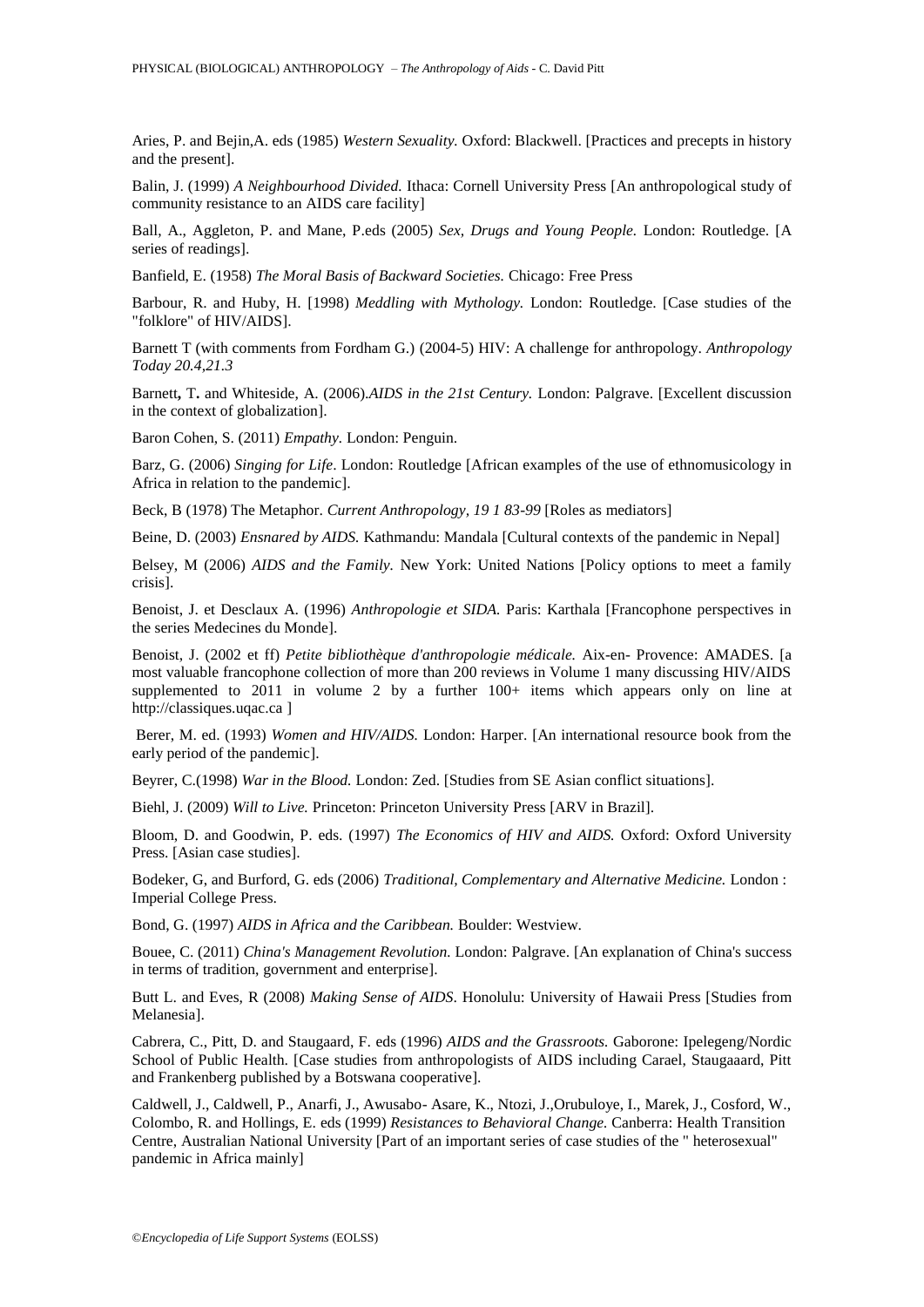Campbell, C. (2003) *Letting them Die*. Bloomington: Indiana University Press [Why prevention programs fail e.g. in South Africa when help is available].

Campbell, C., Ellison, G., and Parker, M.,eds (2003) *Learning from HIV/AIDS.* Cambridge: Cambridge University Press [Has an interesting chapter by S.Heald examining the adverse effects of not using anthropological knowledge]

Caplan, P. ed. (1987) *The Cultural Construction of Sexuality.* London: Tavistock. [Cross cultural studies in the context of behavior and ideology]

Caplan, P. ed (2000) *Risk Revisited.* London: Pluto Press. [An important discussion of the vital role of risk especially in relation to sexuality]

Castro, A. and Singer, M. eds (2004) *Unhealthy Health Policy.* Walnut Creek: Alta Mira [A critical examination of the general health context in which AIDS policies work].

Catalan, J. ed. (1999) *Mental Health and HIV Infection.* London: UCL Press. [Psychological and psychiatric aspects].

Celetti, F., Wright, A., Palen, J., Frenywot, S.,Markus, A., Greenberg, A., de Aguiar, R., Campos, F.,Buch, E. and Samb, B. (2010) *Can the development of community health workers for the delivery of HIV services represent an effective and sustainable response to health work force shortages?* AIDS v24 Supp S45-47 [Materials from Brazil, Ethiopia Malawi, Namibia, Uganda etc].

Chauvier, E. (2011) *L'anthropologie de l'ordinaire.* Paris: Ancharis.

Chiwendu, E. ed [2004) *HIV/AIDS; When the State Fails.* Dordrecht: Kluwer - Dialectical Anthropology v 28,. [Roles of NGOS].

Chin, J. [2007) *The AIDS Pandemic.* Oxford: Radcliffe.[Trenchant critique by an insider of the UNAIDS program]

Cleland, J. and Ferry, B.eds [1995) *Sexual Behavior and AIDS in the Developing World.*  London:Routlege. [Reports 16 case studies from a WHO global study].

Cole, J. and Thomas, L. (2009) *Love in Africa.* Chicago: University of Chicago Press

Coriot, B. (2008) *The Political Economy of HIV/AIDS.* Cheltenham: Elgar [Focuses on free access in developing countries]

Cros, M (2005) *Resister au SIDA.* Paris: Presses Universitaires de France. [Cases from Burkina Faso (Loki) where the disease is metaphorized as traditionally (a spider)].

Culture, Health and Sexuality - important journal with several special issues to note e.g. 11.8 (2009) East Africa, 5.3(2003) Asia Pacific, 10 (2008) Vietnam.

Curare - valuable journal for germanophone materials with English and French translations Special issues on HIV /AIDS include v 28, nos 2-3 (2005), 30 nos 2-3 (2007),31.1 (2008)

Davis, P. ed (1996) *Intimate Details and Vital Statistics.* Auckland: Auckland University Press. [A successful response to HIV /AIDS in New Zealand]

Deacon, H., Stephey, I. and Prosalendis, S.(2006) *Understanding HIV/AIDS Stigma*. Capetown: HSRC Press.

Debaene, V. (2010) *L'adieu au* voyage. Paris: Gallimard

Defence for Children (1982) *Self Reliance.* Berlin: Mouton. [Volume in the Iketsetseng (Do it yourself - Lesotho) series relating to child health and development sponsored by SIDA - SAREC Sweden with global case studies of bottom up processes].

Delor F. (2000) *Seropositifs.* Paris: L'Harmattan [Discussions of risk].

Desclaux, A. and Taverne, B. (2009) *Allaitement et VIH.* Chicoutimi: Tremblay (Breastfeeding and HIV].

Dickson - Smith, V., James, E. and Liamputtong, P. (2008) *Undertaking Sensitive Research.* Cambridge: Cambridge University Press. [Qualitative research on HIV/AIDS].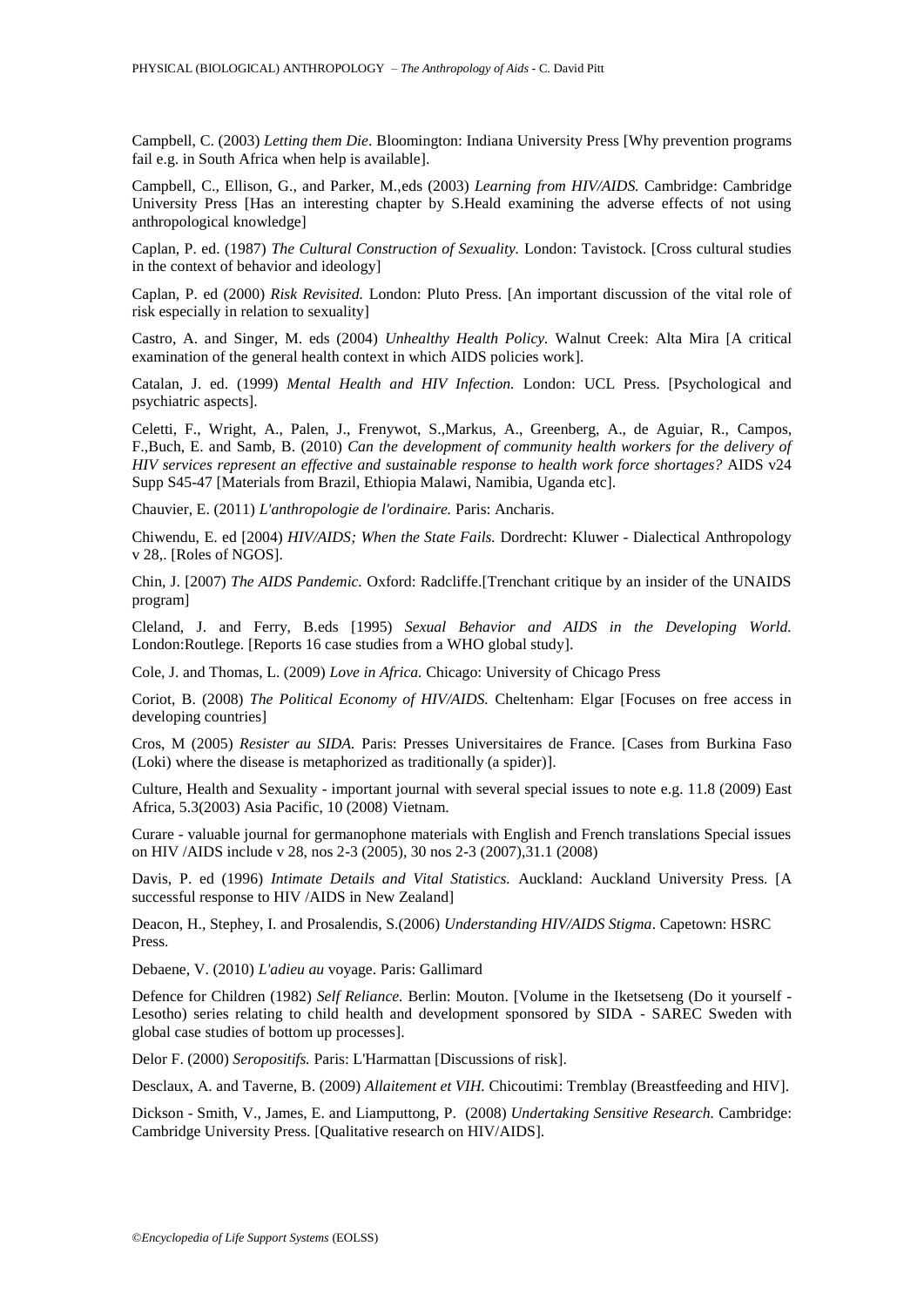Dilger H. and Luig U (2010) *Morality, Hope and Grief.* Oxford: Bergbahn [Studies at a micro level of the acute dilemmas for families in Africa during the pandemic.]

Dilger, H., Burchardt, M. and van Dijk, R. eds (2011) Religion and ARV Treatment in Sub Saharan Africa*. African Journal of AIDS Research (accessible at* http://ajol.info/index.php/ajar/issue/view/7907 *)* 

Dittman, D. (2008) *Sports and HIV/AIDS Prevention.* Saarbrucken: VDM Verlag.

Duesberg, P. (1996). *Inventing the AIDS Virus.* Washington DC: Regnery. [The argument that AIDS has causes other than HIV which may even be a consequence of (e.g. recreational) drugs and/or treatment].

Dyson, T. ed (1992) *Sexual Behavior and Networking.* Liege: International Union for the Scientific Study of Population.

Elster, J. (2010) *L'irrationalité.* Paris: Seuil.

Emprecht, M. (2008) *Heterosexual Africa ?* Cleveland: Ohio University Press

Epstein, H. (2008) *The Invisible Cure.* London: Penguin. [Losing the fight against AIDS including materials from Uganda].

Evans, R. and Becker S. (2009) *Child Caring for Parents with AIDS.* Bristol: Policy Press.

Faden, R and Kass, N. (1996) *HIV, AIDS and Childbearing.* Oxford: Oxford University Press. (Reviews of public policies and private lives].

Farmer, P. (2004) *Pathologies of Power.* Berkeley: University of California Press. [Powerful treatment by the famous physician- anthropologist who worked in Haiti focusing on the political economy and its inequalities as causal agents in the case of HIV and TB rather than ethnocentrically accusing specific groups].

Farmer, P. (2010) *Partner to the Poor.* Berkeley; University of California Press. [A Reader of the works of Farmer]

Fassin, D. (2007) *When Bodies Remember.* Berkeley: University of California Press [Includes material on the political context in South Africa].

Farmer, P. (2009) *Essai d'anthropologie du SIDA en Afrique.* Paris: Anthropos

Fei, H. T. (1981) *Towards a People's Anthropology.* Beijing: New World Press [Classic statement from the doyen of applied anthropologists with Chinese materials]

Feldman, D. (1998) *The AIDS Crisis.* Westport: Greenwood [A history by the pioneering anthropologist of AIDS in the USA].

Feldman, D. ed (2008) *AIDS, Culture and Africa.* Gainesville: University of Florida Press.

Feldman, D. (2010) *Aids, Culture and Gay Men.* Gainesville: University of Florida Press.

Feldman E. and Bayer, R. (1999) *Blood Feuds.* Oxford: Oxford University Press [the social context of the hemophiliac infections].

Fidler, D. (1999) (1999) *International Law and Infectious Diseases.* Oxford: Oxford University Press.[The idea of microbial politik].

Fordham, G. (2008) *A New Look at Thai AIDS.* Oxford: Bergbahn. [Views from the "margin"].

Foster, G. (1969) *Applied Anthropology.* Boston: Little Brown [Foster was influential in introducing action anthropology ideas into WHO] .

Foucault, M. (1984) *The Foucault Reader.* London**:** Penguin.

Frayser, S. (1985) *Varieties of Sexual Experience.* New Haven: HRAF Press. [Materials from the Yale Human Relations Area files]

Friedman, S., Curtis,R., Neaigus, A., Jose, B. and Desjarlais, D. (2010) *Social Networks.* New York: Springer. [Drug injectors lives and HIV/AIDS]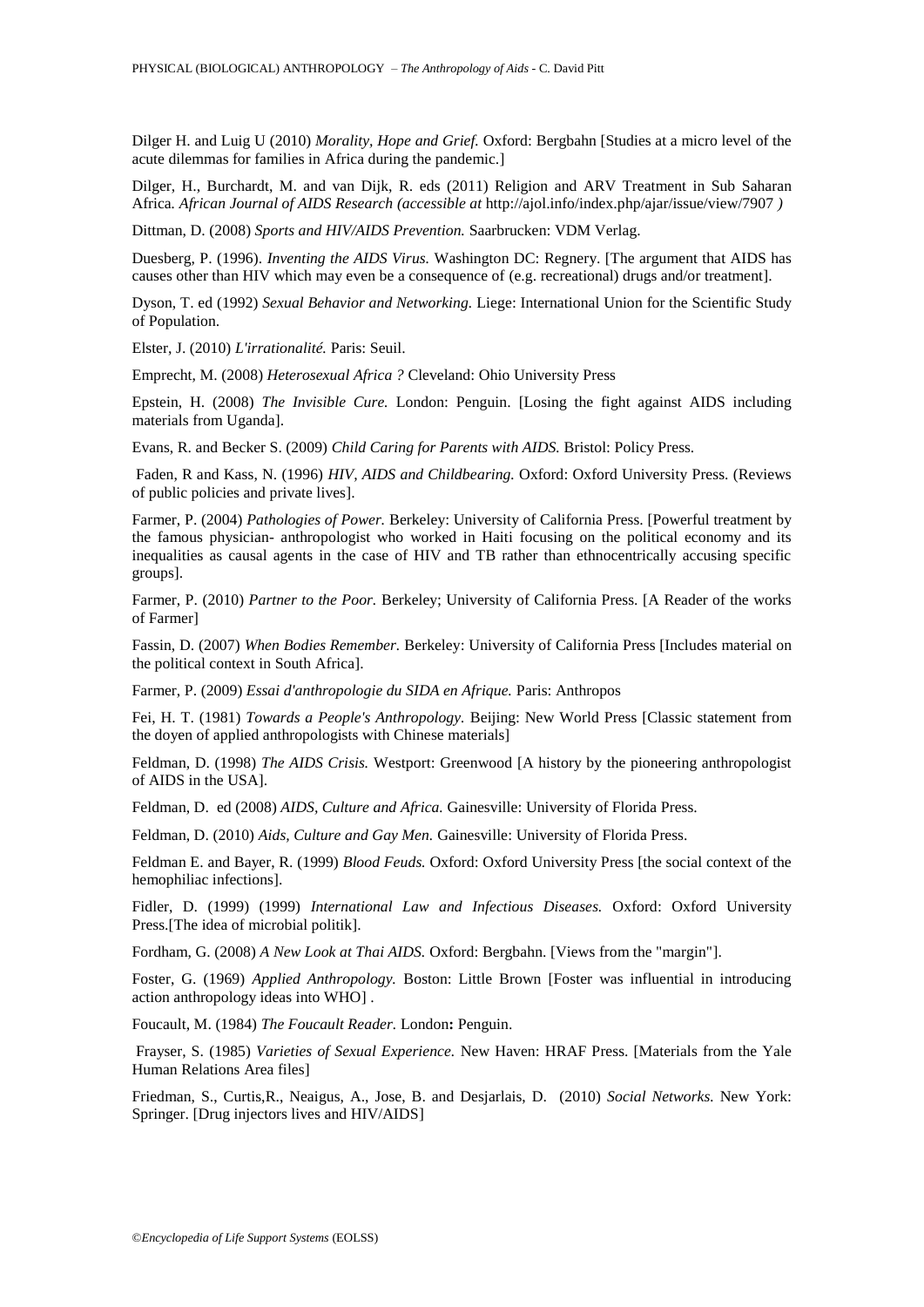Galtung, J (1986) *On the Anthropology of the United Nations System.* in Pitt, D. and Weiss T. eds. *The Nature of United Nations Bureaucracies.* London: Croom Helm [Pioneering papers discussing the United Nations itself as a "tribe"].

Garret, L. 1994 *The Coming Plague.* New York: Farrer, Strauss Giroux [Newly emerging disease in a world out of balance].

Geissler, P and Prince R. (2010) *The Land is Dying.* Oxford: Bergbahn [Contingency and creativity amongst the Luo (Kenya) in the face of HIV/AIDS]

Gisselquist, D. (2008) *Points to Consider*. London: Adonis and Abbey [The partly iatrogenic role whereby HIV AIDS is spread by infected needles in the health services themselves].

Good, B., Fischer, M.,Willens, S.and Good, M. eds (2010) *A Reader in Medical Anthropology.* Chichester: Wiley.

Green, E. C. (1994) *AIDS and STDs in Africa.* Boulder: Westview. [Bridging the gap between traditional and modern medicine]

Green, E. C. (1999) *Indigenous Theories of Contagious Disease.* Walnut Creek: Altamira.

Green, E. C. and Herling - Ruark, A. (2010) *AIDS Behavior and Culture.* Walnut Creek: Left Coast Press [Argues that prevention proceeds best by encouraging behavior change e.g. delay in having sex, faithfulness and giving up injecting drug use. Green was a member of the Presidential (Bush Jr) advisory group on AIDS.].

Hahn, R. and Inhorn, M. (2010) *Anthropology and Public Health.* Oxford: Oxford University Press.

Hammar, L. ed (2010) *Sin, Sex and Stigma.* Oxford: Sean Kingston Publishing. [Pacific responses].

Heider, K. (1979) *The Grand Valley Dani.* New York: Holt Rinehart Winston. [A classic study of a low sexual energy system]

Herdt, G. Anthropology and AIDS. Anthropology Today 3(2) 3-5 [An early clarion call]

Herdt, G. and Brummelhuis H. eds (1995) *Culture and Sexual Risk.* London: Routledge. [Case studies from Africa, Brazil, Haiti etc].

Herdt, G. (1997) *The Sambia.* New York: Holt Rinehart and Winston. [A culture where individuals regardless of biology move through different sexual identities]

Higgins, C. and Norton B. (2009) *Language and HIV/AIDS.* Clevedon: Channel View [The importance of language in cultural construction and communication]

Hooper, E. (2000) *The River.* London: Penguin. [The polio vaccine infection theory].

Hsu, E. and Beckman, N. eds (2007) *The Ecology of AIDS*. Oxford: Institute of Cultural and Social Anthropology.

Huizinga, J. (1958) *Homo Ludens.* Boston: Beacon.

Hunter, M. (2010) *Love in the Time of AIDS.* Bloomington: Indiana University Press [South African evidence].

Hyde, S. T. (2007) *Eating Spring Rice.* Berkeley: University of California Press [A study from Yunnan China where ethnic minorities were blamed as carriers].

Jing Jun (2007) An ethnographic study of HIV/AIDS in China. *The Lancet v 970 no 9604* [A critique of Hyde from the Director of the AIDS Policy Research Center Tsinghua University claiming that more recently that the majority Han Chinese were main sources of infection].

Jing Jun (2007) and Worth, H. (2010) *HIV in China.* Sydney: University of New South Wales Press

Joslin, D. ed (2002) *Invisible Caregivers.* New York: Columbia University Press. [Older adults raising children in the aftermath of HIV /AIDS].

Kalipeni, E., Craddock, S., Oppong, J., and Ghosh, J.eds (2003) *HIV and AIDS in Africa.* Oxford: Blackwell.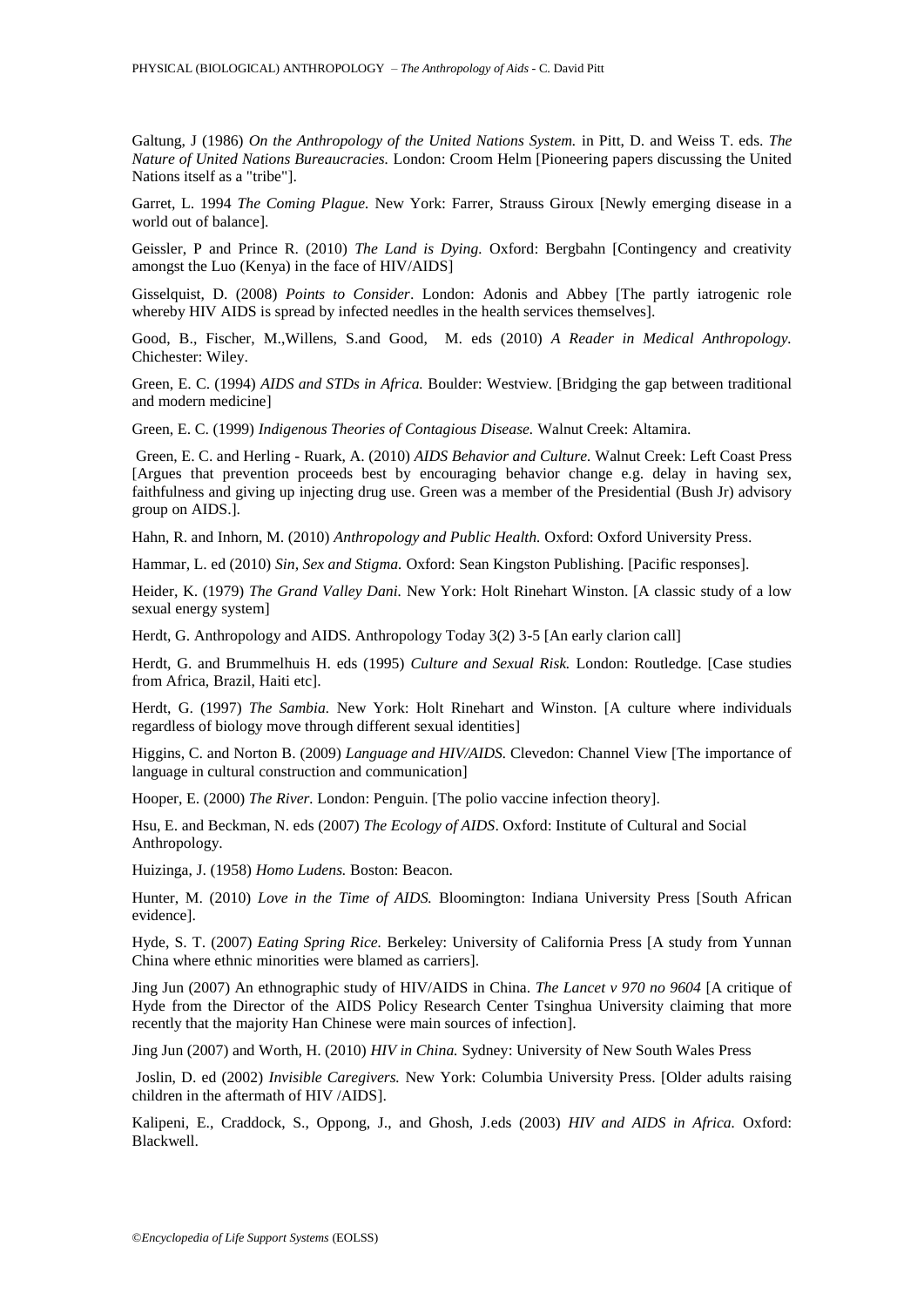Karim, S. and Q. (2010) *HIV/AIDS in South Africa.* Cambridge: Cambridge University Press. [Analyses from the country with the highest number of cases]

Kinsman, J. (2010) *AIDS Policy in Uganda.* London: Palgrave [An account of a success story with an emphasis on the role of health education].

Kippax, S. and Holt, N. (2009) *The State of Social and Political Science Research Related to HIV/AIDS* Geneva: IAS. [Stresses the low profile of the social sciences and consequent relative failure to influence policy].

Klaits, F. (2010) *Death in a Church of Life.* Berkeley: University of California Press. [The role in Botswana of the Apostolic Church during the pandemic].

Klepp, K., Biswalo, P. and Talle, A. (1995) *Young People at Risk.* Oslo: Scandinavian University Press. [With case studies from Tanzania).

Kullick, D. and Wilson, M. *Taboo.* London: Routledge [Sexuality in fieldwork].

Lemelle, A. and Harrington, C. (2000) *Readings in the Sociology of AIDS.* Englewood Cliffs: Prentice Hall.

Levi - Strauss, C. 2011 *L'anthropologie face aux problemes du monde moderne.* Paris: Seuil.

Livingstone, J.(2009) *Debility and the Moral Imagination in Botswana*. Bloomington: Indiana University Press. [Shows how both colonialism and development since independence have favored high rates of infection]

Lu, Y. and Essex M. eds (2010).*AIDS in Asia.* New York: Springer [Case studies on the expansion of the pandemic in the region].

Luthy, T. (2011) Ills of modernity. *AARG Bulletin v22.* [Discourses on AIDS in Kwa Zulu Natal].

Lyons, A. and H. (2011) *Sexualities in Anthropology.* Chicester: Wiley [A reader)

Mann, J. and Tarantola, D. (1992 ) *AIDS in the Modern World.* Cambridge MA: Harvard University Press [From the first Director of the Special Programme on AIDS (later Global) in WHO including materials on the third epidemic that of fear emphasizing how prejudice and discrimination and the erosion of human rights fuel rates of infection].

McCree, D., Jones, K. and O'Leary, A. (2008) *African Americans and HIV/AIDS.* New York: Springer.

McKegancy, N. and Barnard, M. (1992) *AIDS, Drugs and Sexual Risk.* Milton Keynes: Open University Press [Makes the important point, from close observation that there are many misconceptions about the risky behaviors and complex situations of drug taking].

Malloch Brown, M. (2011) *The Unfinished Global Revolution.* London: Penguin.

Mathangwane, J., Adallo, D.and Biakolo, E. (2003) *The Discourse of HIV/AIDS in Africa.* Gaborone: University of Botswana Press.

Marks, S. (2007) Science, social science and pseudoscience in the HIV/AIDS debate in Southern Africa. *Journal of African Studies v33.4, p861 -72.*

Minn, P. (2007) Toward an anthropology *of* humanitarianism*. Journal of Humanitarian Assistance online* http://jha.ac

Moatti J-P and Spire B. (2008) *HIV/AIDS.* AIDS Care v20 p407 -12 [A long term agenda for the social sciences]

Morgensen, H. (1995) *Kahungo is a Kind of AIDS that Kills.* Oslo: Scandinavian University Press.

Negin, J. and Cumming, R. (2010) HIV infection in older adults.*Bulletin of the World Health Organization. v88, p. 847-53.* 

Niehof, A., Rugatema, G. and Gillespie, S. (2010) *AIDS and Rural Livelihoods.* London: Earthscan. [Details of the effects in Sub Saharan Africa of HIV/AIDS which accounts for more deaths than wars, famine, and floods combined]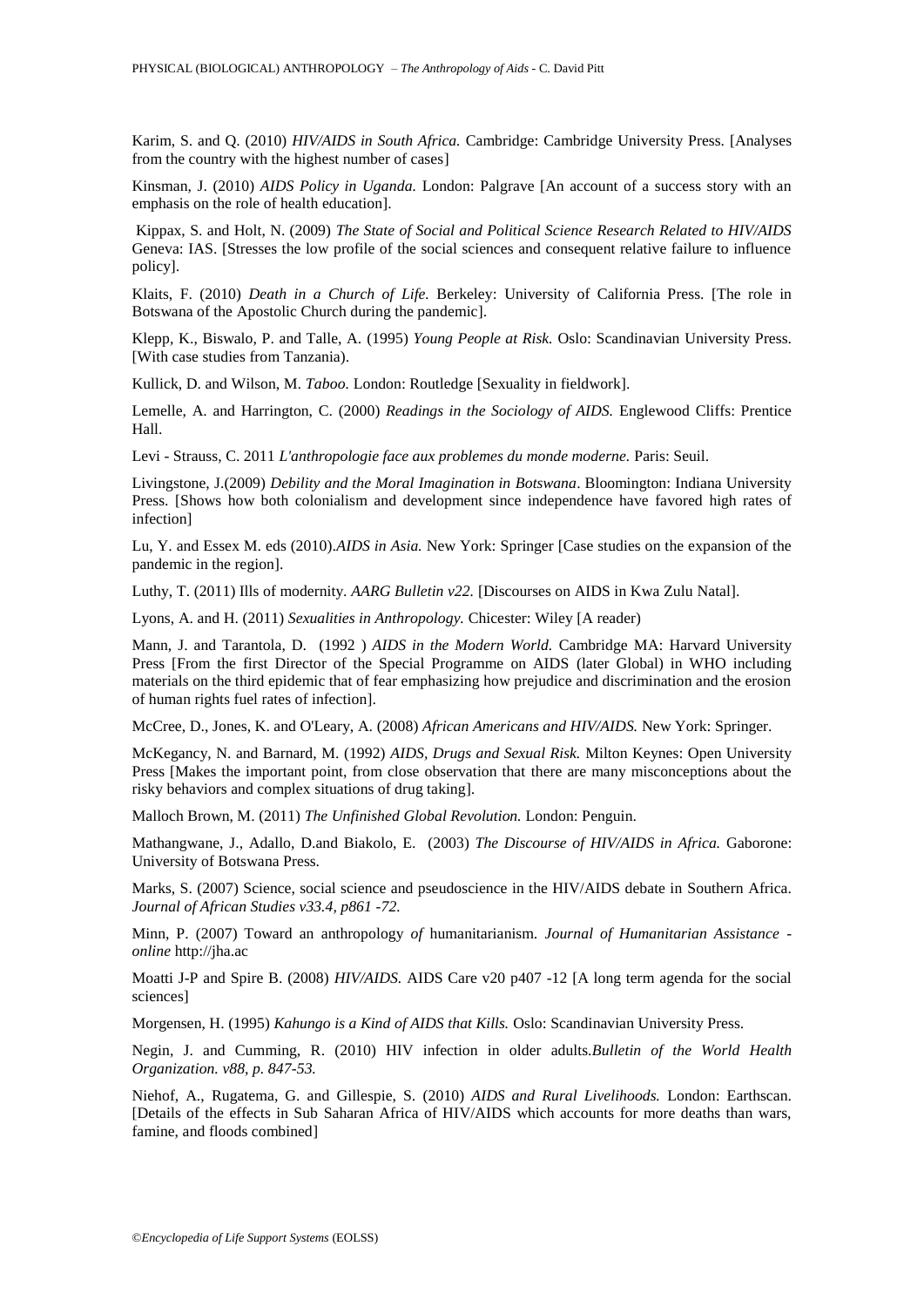Nguyen, V. and Stovel, K. (2004) *The Social Science of HIVAIDS.* Geneva: IAS [A critical review and priorities for action]

Nguyen, V and Klot, J. (2008) *The Fourth Wave.* Paris: UNESCO [Violence, gender and culture in *relation* to HIV/AIDS]

Nguyen V. (2011) *The Republic of Therapy.*Chapel Hill: Duke University Press [A most important study from West Africa which analyzes major changes in sovereignty created by the pandemic, and differential rights in the distribution (triage) of scarce resources for care in the pandemic]

Nokes, K. ed.(1996) *HIV/AIDS and the Older Adult.* London: Routledge. [Selected studies including older gays].

O'Leary, A. and Jemmot, L eds (2010) *Women and AIDS.* New York: Springer. [A comprehensive recent survey].

Oppong, C., Oppong, P. and Odotei, I. (2006) *Sex and Gender in an Era of AIDS.* Accra: SubSaharan. [Studies from Ghana].

Page, J. and Singer, M. *Comprehending Drug Use.* New Brunswick: Rutgers University Press.

Palmer, S. (1997) *AIDS and the Apolyptic Metaphor in North America.* Toronto: University of Toronto Press.

Parker, R. and Aggleton P (1999) *Culture, Society and Sexuality.* London: UCL Press. [A useful reader].

Parker, R. (2010) *Bodies, Pleasure and Passions.* Nashville: Vanderbilt University Press. [Sexual culture in contemporary Brazil].

Permunta, V. (2011) *Health and Cultural Values.* Newcastle: Cambridge Scholars [Materials on female circumcision in the Cameroon]

Pisani, E. (2008) *The Wisdom of Whores.* New York: Norton. [The author who worked for UNAIDS shows how bureaucracy and business adversely affect understanding and programs with sex workers].

Pitt D. (1973) *Using Historical Sources in Anthropology and Sociology.* Holt Rinehart Winston: New York [New edition in progress on how to handle meta data with HIV AIDS examples]

Pitt, D. (2009) *Rethinking Anthropology and AIDS* in Nas P. and Jang Jijiao *Anthropology Now.* Beijing: IPPH/IUAES. [A critique of international campaigns and a discussion of future scenarios].

Pitt, D. and Weiss T. (2012). *AIDS* - *a cross cultural companion.* Berlin: Lit Verlag.

Radlach, A. (2006) *Witches, Westerners and HIV.* Walnut Creek: Left Coast Press [Local beliefs in Zimbabwe]

Ramin, B. (2007) *Anthropology Speaks to Medicine.* McGill Journal of Medicine 10(2) 127-32 [Ideas from a physician anthropologist to increase interdisciplinary communication concerning HIV/AIDS in Africa].

Reece, M., Tanner, A., Karpiak, S. and Coffey, K (2007) The impact of HIV related stigma on -- care and prevention. *Journal of HIV/AIDS and Social Sciences. v 65 no 3 p55-73.* 

Renaud, M. (1997) *Women at the Crossroads.* Amsterdam: Gordon and Breach. [Prostitutes responses to the pandemic in Senegal]

Rinken, S. (2000) *The Aids Crisis and the Modern Self.* Dordrecht: Kluwer [Biographical consideration of the nihilistic effects of being infected or affected]

Rosenbrock, R. and Wright, M. (2000) *Partnerships and Pragmatism* London: Routledge [The situation of HIV/AIDS in Germany].

Rosenheim, M. et al (1992) *AIDS in the Industrialized Societies*. New Brunswick: Rutgers University Press. [Case studies of different national responses to the pandemic ranging from denial (Spain) through indifference (Japan) to action (Canada) and panic (USA)].

Ross, D., Dick, B. and Ferguson, J. (2006) *Preventing HIV/AIDS in Young People.* Geneva: WHO [Technical Report Series 938]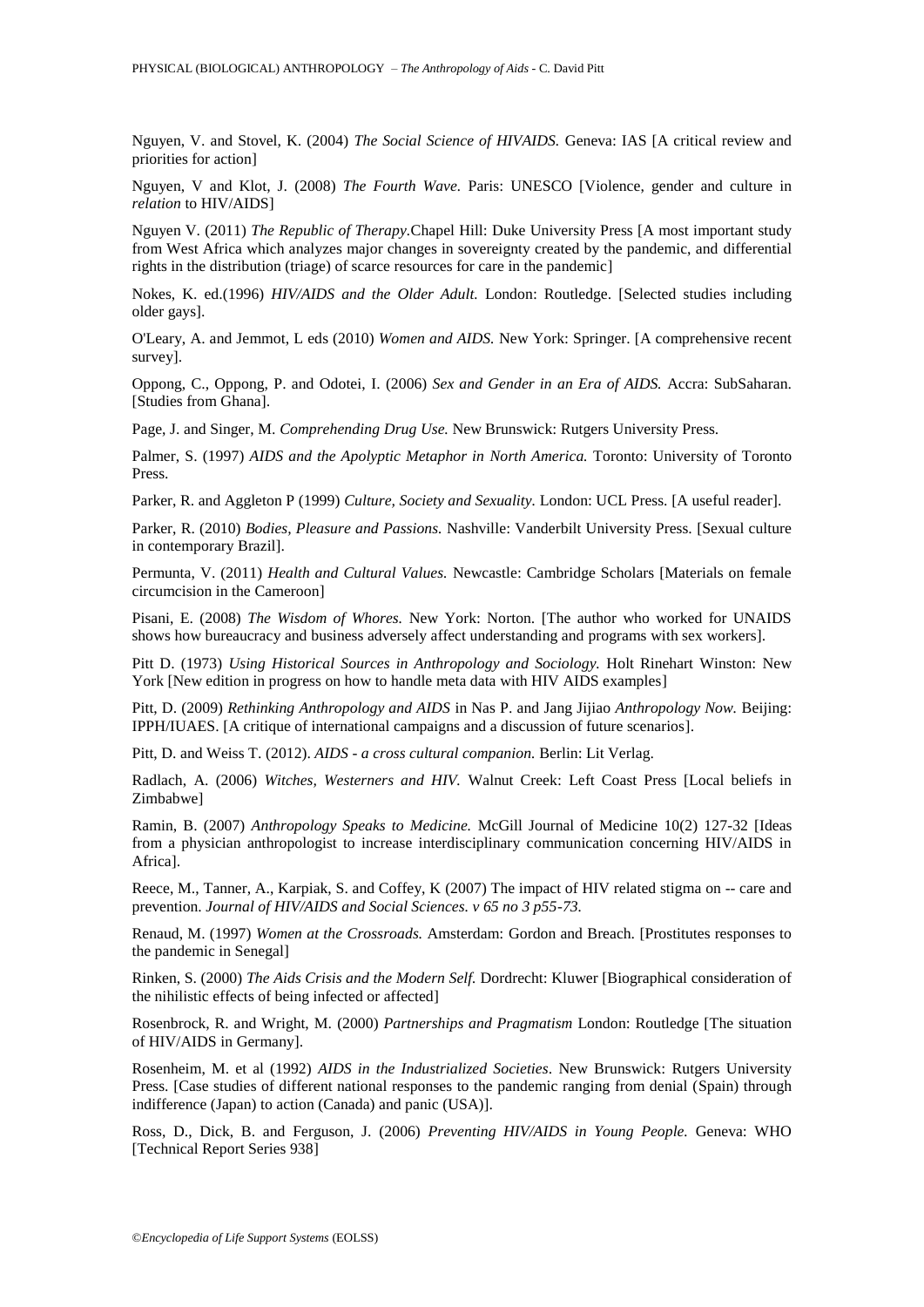Rwegera, B. (2007) *Ikambere.* Paris: L' Harmattan. [The daily lives of women affected by HIV/AIDS].

Rubin, G. and Mesli, R. (2010) *Surveillir et jouer.* Paris: Epel [The case for sexual cultural diversity]

Ruger Prah, J. (2010) *Health and Social Justice.* Oxford: Oxford University Press [Health for all demands health in all policies].

Saillant, F. , Bideau, F. and Kilani, M. (2011) The Lausanne Manifesto. Montreal: Liber.Samson, P. and Pitt D. eds - (1999) - *The Biosphere and Noosphere Reader.* London: Routledge.

Seabrook, J. (2001) *Travels in the Skin Trade*. London: Pluto. [Sex tourism]

Shilts, R. (1987) *And the Band Played On.* London: Penguin. [A famous account made into a film by an observer who died from HIV/AIDS].

Shore, B (1996) *Culture in Mind.* New York: Oxford University Press.

Simpson, A. (2009) *Boys to Men in the Shadow of AIDS*. London; Palgrave [Masculinity and risk in Zambia]

Singer, M. Ed (1998) *The Political Economy of AIDS.* Amityville: Baywood.

Singer, M. (2005) *Something Dangerous.* Long Grove: Waveland. [Changing illicit drug use and community health].

Singer, M. (2009) *Introduction to Syndemics.* San Francisco: Jossey Bass.

Sobo, E. (1995) *Choosing Unsafe Sex.* Philadelphia: University of Pennsylvania Press [Includes material on risk denial].

Sontag, S. (2001) *AIDS as Metaphor.* London: Penguin. [Sees AIDS (and cancer) reflecting the wider ills of society].

Soyinke, W. (1992) *Myth and Literature in the African World.* Cambridge: Cambridge University Press.

Sridhar, D. (2008) *Anthropologists inside Organizations.* New Delhi: Sage [An Asian organizational anthropology approach].

Staugaard, F. (1989) *Traditional Medicine in a Transitional Society.* Gaborone: Ipelegeng. [A seminal study from Botswana].

Sterky, G. and Krantz, I (1988) *Society and HIV/ AIDS.* Stockholm: Karolinska [An early and useful knowledge base]

Stillwaggon, E.(2005) *AIDS and the Ecology of Poverty*. Oxford: Oxford University Press. [A critique of the inadequacy of anti poverty programs which affect the pandemic].

Stimson, G., Desjarlais, D. and Ball, A. eds.(1998) *Drug Injecting and HIV Infection.* London: UCL Press. [Global perspectives and local responses.].

Stoller, N. (1998) *Lessons from the Damned.* London: Routledge. [Queers, whores and junkies in the pandemic].

Susser, I. (2009) *AIDS Sex and Culture.* Chichester: Wiley [Discussions from South Africa]

Talavera, P. (2002) *Challenging the Namibian Perception of Sexualty.* Windhoek: McMillan [A comparison of the Ovahimba and Ovaherero).

Tapscott, D. (1999) *Growing Up Digital.* New York: McGraw Hill

Teunis, N. and Herdt,G. eds (2006) *Sexual Inequalities and Social Justice.* Berkeley: University of California Press. [Stresses social oppression in the context of sexuality and gender].

Tielman, R. Carballo, M. and Hendriks,A.eds. (1991) *Bisexuality and HIV/AIDS.* Buffalo: Prometheus.[A global survey].

Thomas, F. et al eds (2009) *Mobility, Sexuality and AIDS.* London: Routledge [Stresses the complexity of migration/travel situations and warns against simplistic " promiscuous "explanations].